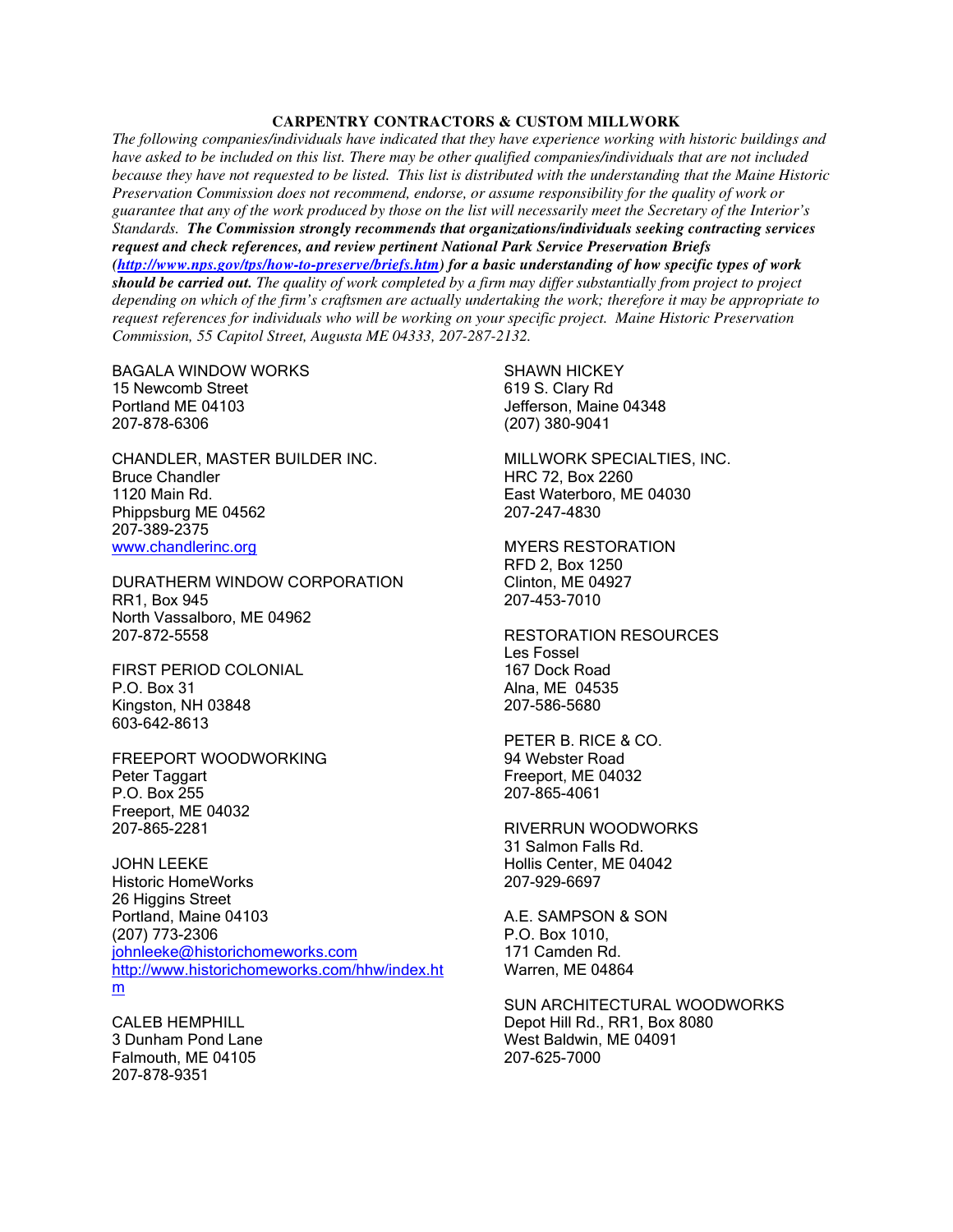STEVEN WESTON Welch's Point Road Winthrop, ME 04364 207-395-4166

WINDHAM MILLWORKS, INC. P.O. Box 1358, 684 Roosevelt Trail Windham, ME 04062 207-892-3238

WOODS-EDGE WOODWORKING 449-464 South Street Rockport, ME 04856 207-236-0848

WALTER SPEAR Spear Millwork 19 High Street Machias, Maine 04654 (207) 255-3108

PALLADIAN Inc. John W. Rich P.O. Box 201 69 Main Street Bar Mills, ME 04004 E-Mail: jrich@securespeed.us Cell: 207.651.9584

ERIC HENRY P.O. Box 274 38 High Road Southwest Harbor, Maine 04679 207-244-3702

KEN BARTOW. Ken the House Doctor 11 Jessie Lane Biddeford, ME. 04005 www.kenthehousedoctor.com 207-653-9070

DAN MITCHELL River Road Restoration 2540 West River Road Sidney, ME 04330 207-215-0999 http://www.riverroadrestoration.com/ danmitchell0999@gmail.com

BLAIKLOCK CARPENTRY P.O. Box 549 Woolwich, ME 04579 207-442-8946 ed@blaiklockcarpentryinc.com TERRY HELMS TH Enterprises Grand Isle, Maine mainehiker@gmail.com http://thenterprises.me (207) 895-1007 (207) 227-4615

MARC PAULSEN Paulsen Cabinet Works 200 John Roberts Road South Portland, ME 04106 207-671-990 marc@paulsencabinetworks.com

PINE STATE BUILDERS P.O. Box 29 Whiting, ME 04619 207-242-9667 jason@pinestatebuilders.com

M.R. BREWER 91 Bell Street Portland, ME 04103 207-797-7534 Matt Brewer: matt@mrbrewer.com Jeff Brewer: jeff@mrbrewer.com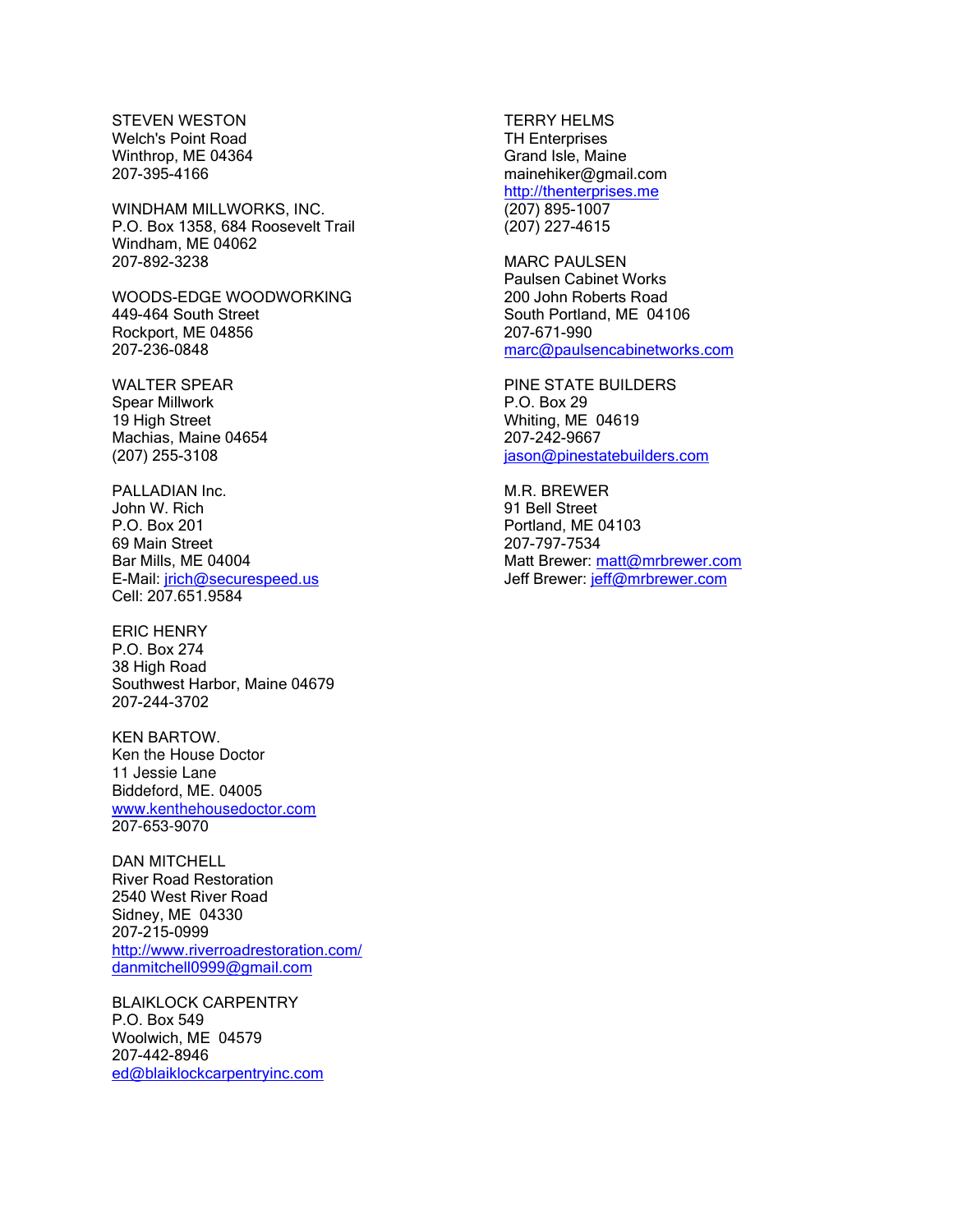## **CUSTOM WOOD WINDOWS & DOORS**

*The following companies/individuals have indicated that they have experience working with historic buildings and have asked to be included on this list. There may be other qualified companies/individuals that are not included because they have not requested to be listed. This list is distributed with the understanding that the Maine Historic Preservation Commission does not recommend, endorse, or assume responsibility for the quality of work or guarantee that any of the work produced by those on the list will necessarily meet the Secretary of the Interior's Standards. The Commission strongly recommends that organizations/individuals seeking contracting services request and check references, and review pertinent National Park Service Preservation Briefs (http://www.nps.gov/tps/how-to-preserve/briefs.htm) for a basic understanding of how specific types of work should be carried out. The quality of work completed by a firm may differ substantially from project to project depending on which of the firm's craftsmen are actually undertaking the work; therefore it may be appropriate to request references for individuals who will be working on your specific project. Maine Historic Preservation Commission, 55 Capitol Street, Augusta ME 04333, 207-287-2132.*

## MAINE

BAGALA WOOD & WINDOW WORKS 15 Newcomb Street Portland, ME 04103 207-878-6306

DURATHERM WINDOW CORPORATION RR1, Box 945 North Vassalboro, ME 04962 207-872-5558 fax 872-6731

FREEPORT WOODWORKING Peter Taggart P.O. Box 255 Freeport, ME 04032 207-865-2281

HARRIGAN RESTORATION P.O. Box 43 Alna, ME 04535 207-586-5755

MILLWORK SPECIALTIES, INC. HRC 72, Box 2260 East Waterboro, ME 04030 207-247-4830

PETER B. RICE & CO. 94 Webster Road Freeport, ME 04032 207-865-4061

SUN ARCHITECTURAL WOODWORKS Depot Hill Rd., RR1, Box 8080 West Baldwin, ME 04091 207-625-7000

WOODEN WINDOW COMPANY Michael Libby RR 2, Box 9293 Richmond, ME 04357 207-737-8809

MARC PAULSEN Paulsen Cabinet Works 200 John Roberts Road South Portland, ME 04106 207-671-990 marc@paulsencabinetworks.com

WOODS-EDGE WOODWORKING 449-464 South Street Rockport, ME 04856 207-236-0848

LINWOOD WINDOWS AND DOORS Richard E. Cohen Tenants Harbor, ME 04860 207-372-0619 cohenlinwoodwindows@gmail.com

CALEB HEMPHILL POWNALBOROUGH RESTORATIONS P.O. Box 92 Alna, ME 04535 207-586-6553

M.R. BREWER 91 Bell Street Portland, ME 04103 207-797-7534 Matt Brewer: matt@mrbrewer.com Jeff Brewer: jeff@mrbrewer.com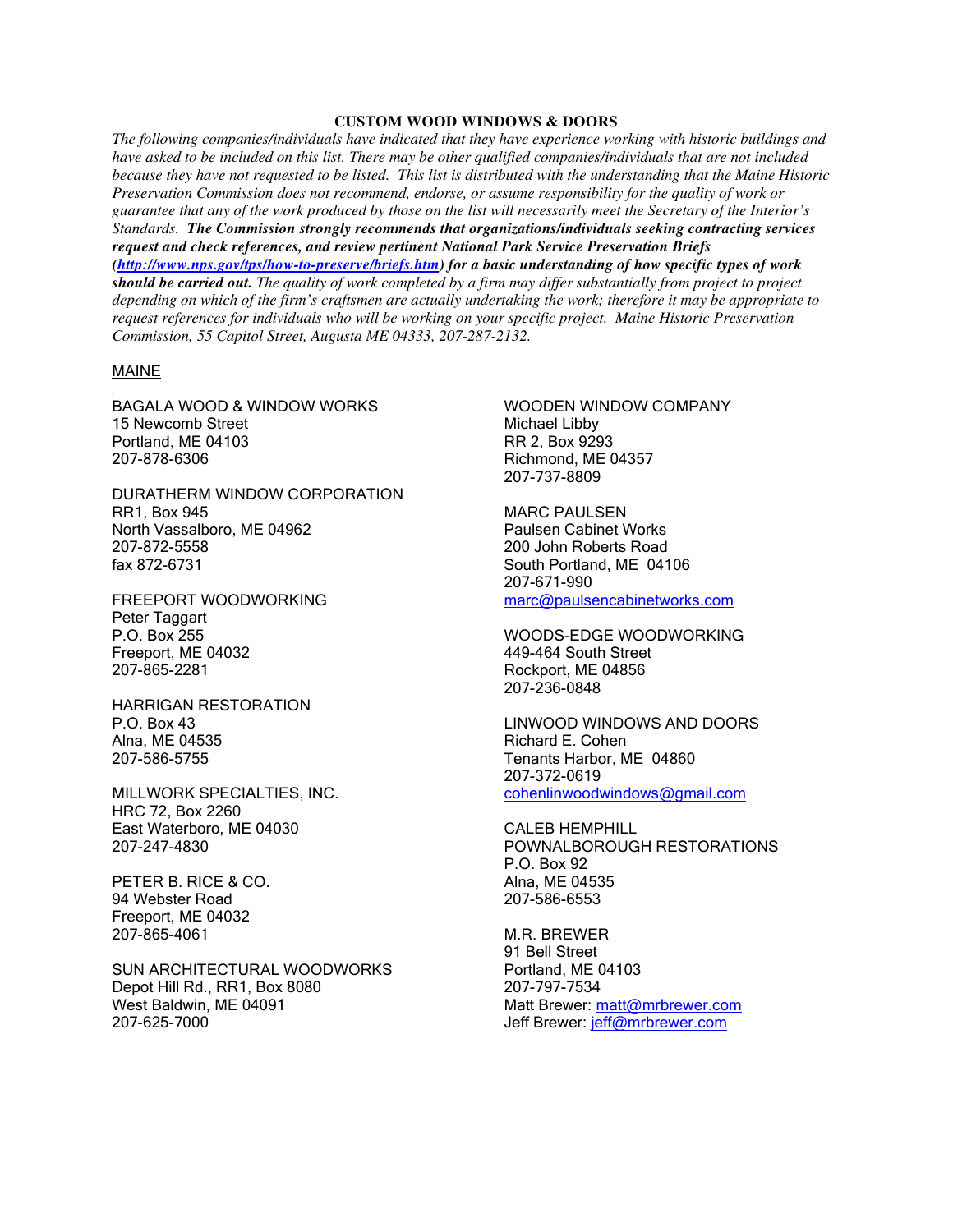## **MASSACHUSETTS**

ARCHITECTURAL MILLWORK & LUMBER CO. 18 Brookline St., P.O. Box 293 Pepperell MA 01463 508-433-2772

J.B. SASH AND DOOR CO. INC. 280 2nd Street Chelsea MA 02150 617-884-8940

# NEW HAMPSHIRE

HISTORIC WINDOW AND DOOR CORP. P.O. Box 138 Alstead NH 03602 603-835-2918

LITTLETON MILLWORK, INC. 44 Lafayette Ave. Littleton, NH 03561 603-444-2677

## **VERMONT**

CUSTOM MILLWORK 14 Washington Street Barre VT 05641 802-479-9820

WOODSTONE COMPANY P.O. Box 223, Patch Road Westminster VT 05158 802-722-3544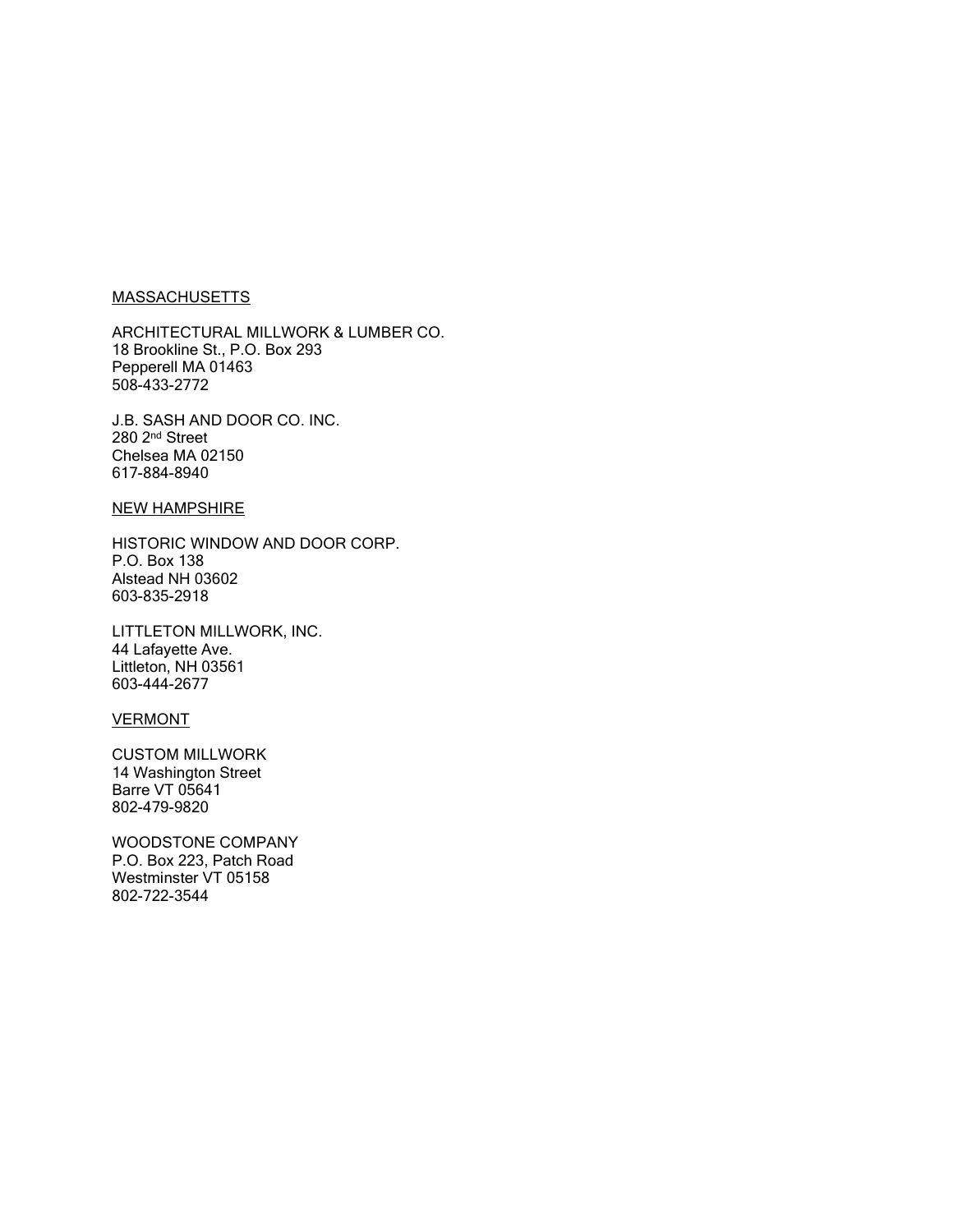## **IRON WORK RESTORATION/FABRICATION**

*The following companies/individuals have indicated that they have experience working with historic buildings and have asked to be included on this list. There may be other qualified companies/individuals that are not included because they have not requested to be listed. This list is distributed with the understanding that the Maine Historic Preservation Commission does not recommend, endorse, or assume responsibility for the quality of work or guarantee that any of the work produced by those on the list will necessarily meet the Secretary of the Interior's Standards. The Commission strongly recommends that organizations/individuals seeking contracting services request and check references, and review pertinent National Park Service Preservation Briefs (http://www.nps.gov/tps/how-to-preserve/briefs.htm) for a basic understanding of how specific types of work should be carried out. The quality of work completed by a firm may differ substantially from project to project depending on which of the firm's craftsmen are actually undertaking the work; therefore it may be appropriate to request references for individuals who will be working on your specific project. Maine Historic Preservation Commission, 55 Capitol Street, Augusta ME 04333, 207-287-2132.*

## MAINE

Mark Hanna Allagash Organic Iron Work P.O. Box 1802 Bangor, Maine 04402-1802 www.allagashjorganicironwork.com Allagashfe@yahoo.com

Kurt Cunningham KC's Village Smithy 128 Town Farm Rd. West Farmington, ME 04992 207-329-2467

Dana P. Peck Maine Heritage Ironworks 2 Main Street, Suite 15-102 Biddeford, Maine 04005 (207) 286-4928 dpeck@maineheritageironworks.com

Architectural Iron Company, Inc. 104 Ironwood Court P.O. Box 126 Milford, PA 18337-0126 Phone: (570) 296-7722 or (800) 442-IRON/4766 Fax: (570) 296-IRON/4766 E-Mail: info@architecturaliron.com http://www.architecturaliron.com/aic/wroughtiron castiron.shtml

Hanover Ironworks Star Route Box 300 Bethel, ME 04217 207-364-7271

## OUTSIDE of MAINE

Lawler Foundry Corporation 1-205-595-0596

Historical Arts & Casting, Inc. 5580 West Bagley Park Road West Jordan, UT 84088 Toll-Free: (800) 225-1414 Voice: (801) 280-2400 Fax: (801) 280-2493 http://www.historicalarts.com/about.php

Robinson Iron 1856 Robinson Road Alexander City, AL 35010 P.O. Box 1119 Alexander City, AL 35011-1119 (256) 329-8486 • FAX (256) 329-8960 1-800-824-2157 http://www.robinsoniron.com/

Michigan Ornamental Metals 1033 Slocum Avenue Ridgefield, NJ 07657 Phone: 201-945-4930 Fax: 201-945-4931 jimb@michiganornamental.com http://www.michiganornamental.com/about.html

Allen Architectural Metals, Inc. Talledega, AL 35161 Phone: 1-800-204-3858 Fax: 1-256-761-1967 www.allenmetals.com

DeAngelis Iron Works, Inc. South Easton, MA 02375 Phone: 1-888-676-4766 Fax: 1-508-238-7757 www.deangelisiron.com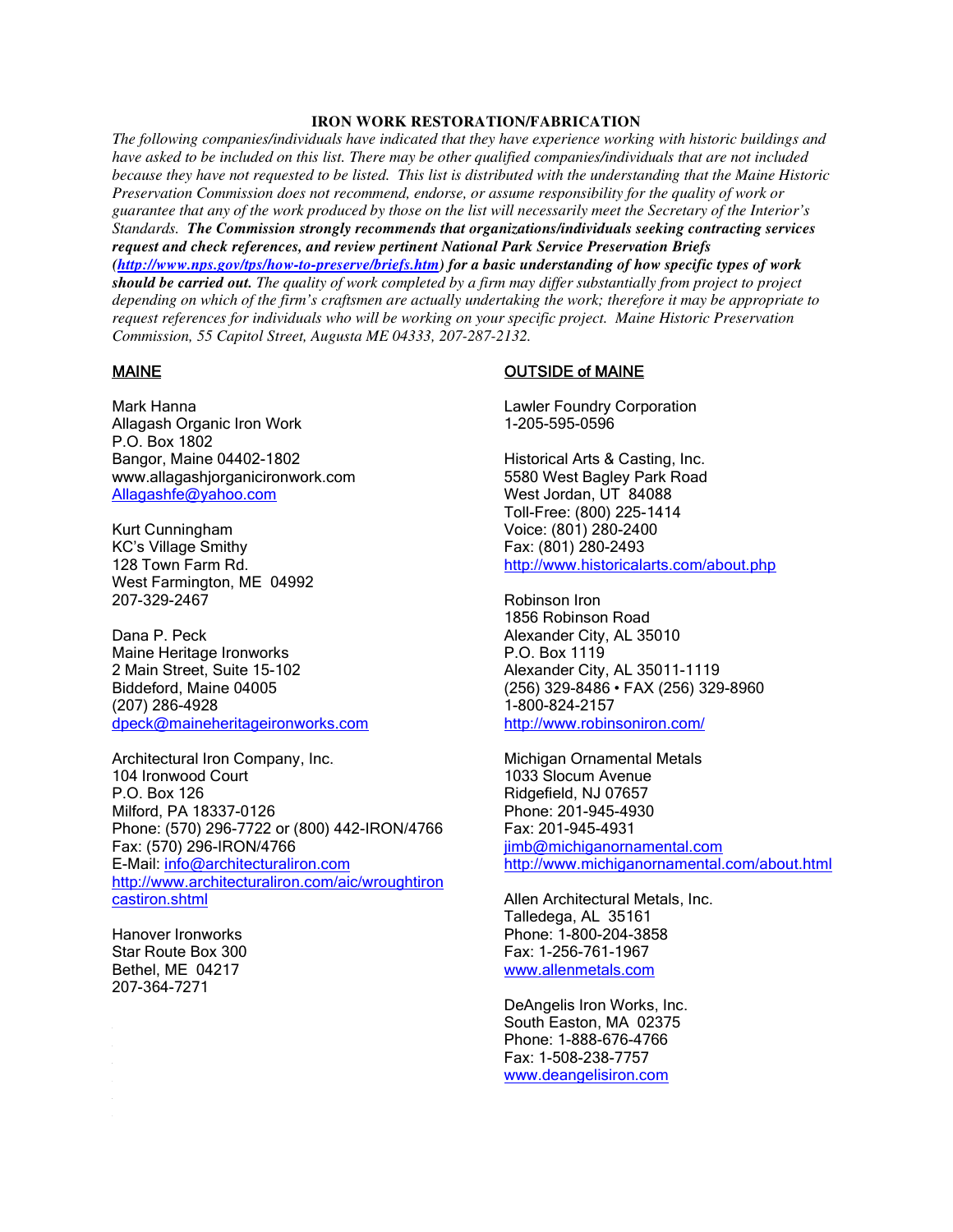Fine Architectural Metalsmiths Chester, NY 10918 Phone: 1-845-651-7550 Fax: 1-845-651-7857 www.iceforge.com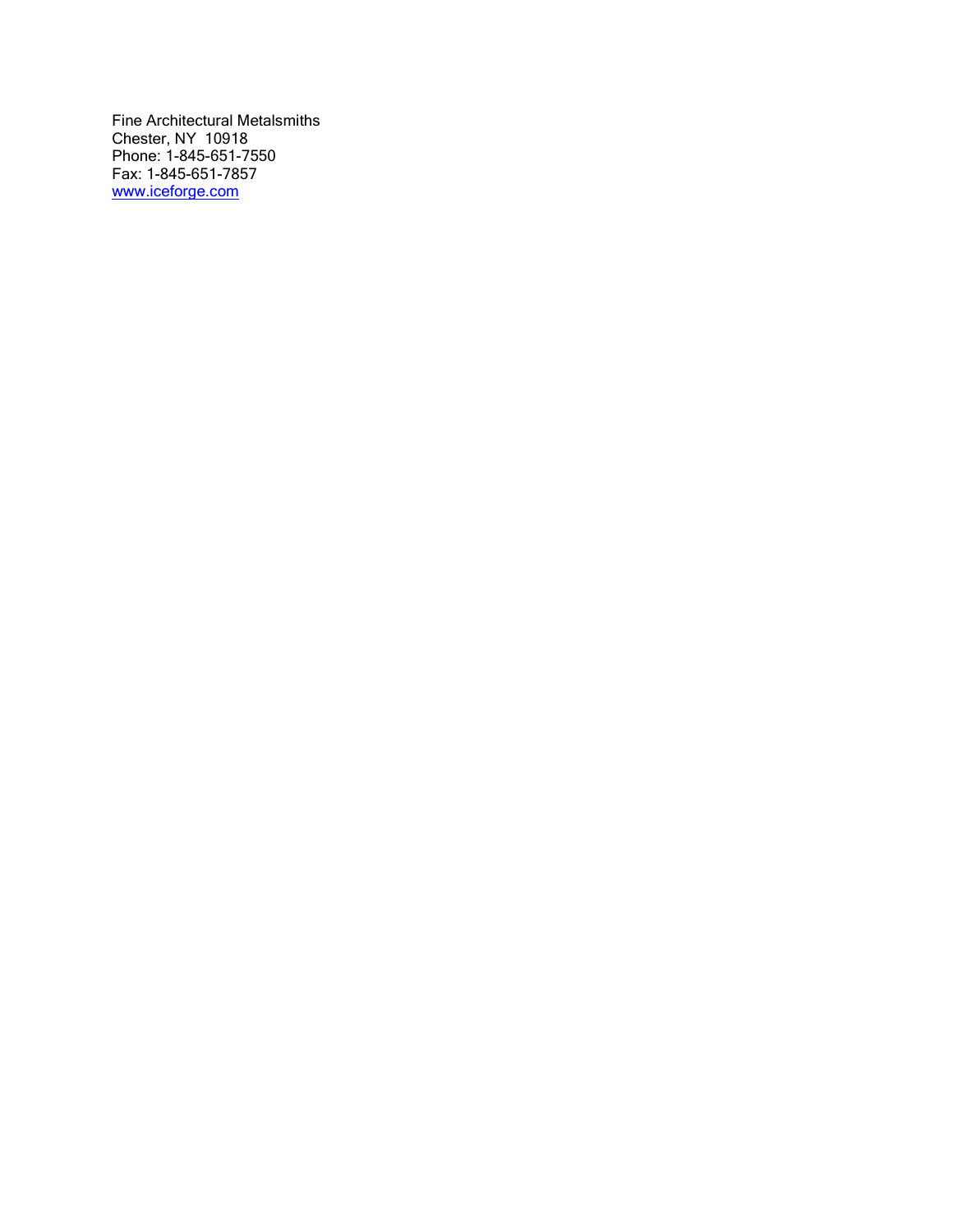## **MASONRY CONTRACTORS**

*The following companies/individuals have indicated that they have experience working with historic buildings and have asked to be included on this list, or have been referred by 36 CFR 61 qualified professionals. There may be other qualified companies/individuals that are not included because they have not requested to be listed. This list is distributed with the understanding that the Maine Historic Preservation Commission does not recommend, endorse, or assume responsibility for the quality of work or guarantee that any of the work produced by those on the list will necessarily meet the Secretary of the Interior's Standards. The Commission strongly recommends that organizations/individuals seeking contracting services request and check references, and review pertinent National Park Service Preservation Briefs (http://www.nps.gov/tps/how-to-preserve/briefs.htm) for a basic understanding of how specific types of work should be carried out. The quality of work completed by a firm may differ substantially from project to project depending on which of the firm's craftsmen are actually undertaking the work; therefore it may be appropriate to request references for individuals who will be working on your specific project. Maine Historic Preservation Commission, 55 Capitol Street, Augusta ME 04333, 207-287-2132.*

ALL SEASON BRICK & STONE 140 Tedford Road Topsham, ME 04086 207-751-2546

AUCIELLO STONEWORK 1032 Wotten Mill Warren ME 04864 207-273-3065

NORMAN CASAS 264 West Washington Road Washington ME 04574 207-845-2217

CONSIGLI CONSTRUCTION CO. Matthew Tonello 84 Middle Street Portland ME 04101 207-773-3000

DMT Dave Michaud P.O. Box 1636 Lewiston ME 04241 1-800-367-7566 207-783-7720

KNOWLES INDUSTRIAL SERVICES CORP. 295 New Portland Road Gorham, ME 04038 207-854-1900

HASCALL & HALL 273 Presumpscot Street P.O. Box 1838 Portland ME 04104 207-775-1481 1-800-464-1481

JAMES A. KIERSTEAD 14 Spring Street Camden ME 04843 207-236-4266

LADD BROS. & GILLIAN MASONRY Scarborough ME 207-883-9292

MASONRY PRESERVATION ASSOCIATES Peter B. Chavonelle P.O. Box 8036 Portland ME 04104 207-797-7991

RICHARD MILES 212 Oak Point Rd. Harrington, ME 04643 207-483-2429

P & G MASONRY RESTORATION P.O. Box 1682 Scarborough, ME 04070 207-934-8584

RICHARD IRONS RESTORATION MASONS 325 Leisure Lane Limerick, ME 04048 207-793-4655

ROYAL RIVER MASONRY Bill Ankatel Grey, Maine 207-657-4168

DUNCAN TRAILL Harrison, Maine 207-793-4522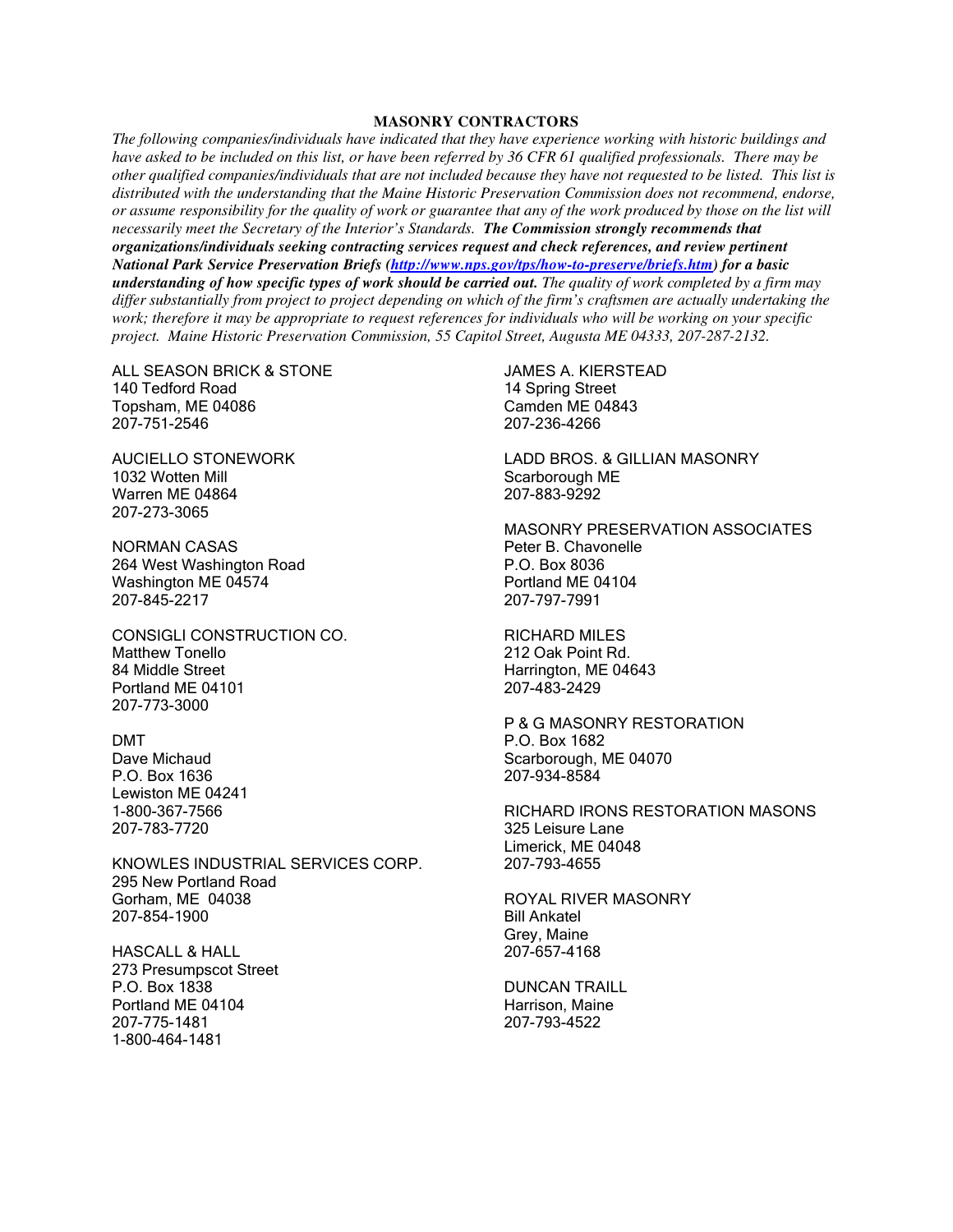SHERIDAN BRICK & STONE WORK Edward S. Small 66 Village Road Belfast, Maine 04915 (207) 322-5519 Sheridan@roadrunner.com www.sheridanbrickandstonework.com

J.B. LESLIE MASON CONTRACTOR South Berwick, ME 03908 207-384-5837

CHRIS TANGUAY Maine Dry Stone 432 North Road Yarmouth, ME 04096

G DRAKE MASONRY Dixmont ME 207-234-2392

DAVID LEEMAN Knox Masonry Bucksport, ME 04416 207-469-2220

LE NORWOODS, INC. 1301 State Hwy 102 Bar Harbor ME 04609 207-288-5776

STANDARD WATERPROOFING, INC. 55 Grove Street Waterville, ME 04901 207-872-5552

CUSTOM MASONRY INC. Richard Bradstreet, VP 27 Brad Street Wales, ME 04280 375-4538

DARREN O'BRIEN Grey Goose Masonry 380 Warren Ave. Portland, ME 332-2860 greygooseofportland@yahoo.com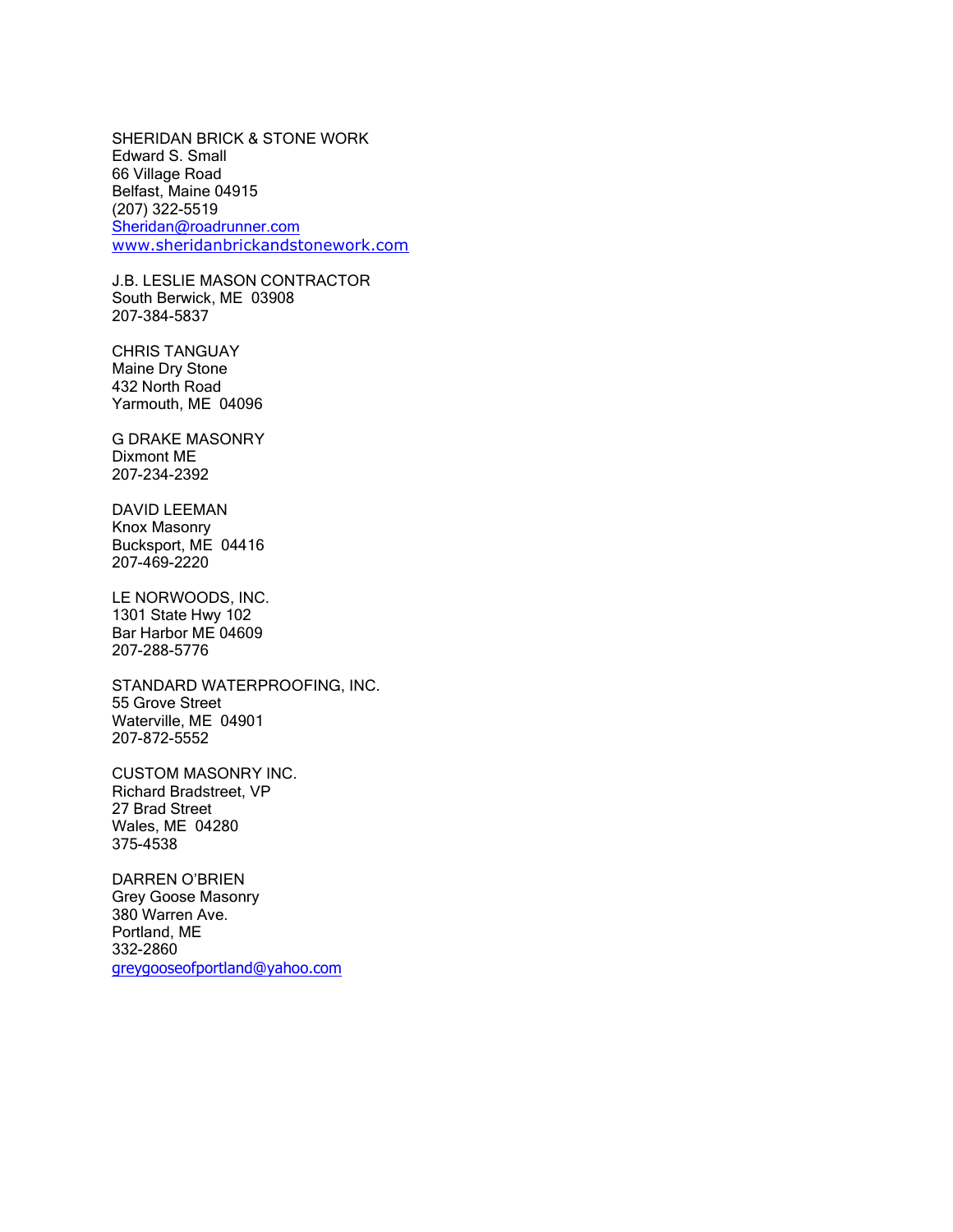## **PAINT & PLASTER RESTORATION**

*The following companies/individuals have indicated that they have experience working with historic buildings and have asked to be included on this list. There may be other qualified companies/individuals that are not included because they have not requested to be listed. This list is distributed with the understanding that the Maine Historic Preservation Commission does not recommend, endorse, or assume responsibility for the quality of work or guarantee that any of the work produced by those on the list will necessarily meet federal or state requirements. The Commission strongly recommends that organizations/individuals seeking contracting services request and check references, and review pertinent National Park Service Preservation Briefs (http://www.nps.gov/tps/howto-preserve/briefs.htm) for a basic understanding of how specific types of work should be carried out. The quality of work completed by a firm may differ substantially from project to project depending on which of the firm's craftsmen are actually undertaking the work, therefore it may be appropriate to request references for individuals who will actually be working on your specific project. Maine Historic Preservation Commission, 55 Capitol Street, Augusta ME 04333, 207-287-2132.*

## Tony Castro

372 Intervale Road New Gloucester, Maine 04260 (207) 926-5618

### Peter Lord

24 Moody Road Limington, Maine 04049 webmaster@plasterlord.com (207) 793-2957

# Shea's Plastering Company

1449 Harpswell Islands Road Orrs Island, ME 207-833-2918 blair@sheasplastering.com http://www.sheasplastering.com/index.html

### Mark Richmond

225 Blackwoods Road, Cherryfield, ME 04622 (207) 546-3448

#### Rory Brennan

Preservation Plastering, LTD 75 Southern Ave Brattleboro, Vermont 05301 (802) 254-9099 plaster@sover.net http://www.preservationplastering.com/

### John Sampson

Sampson & Co. Ornamental Plasterers 73 Merrill Street, #2 Portland, ME 04101 Phone: (207) 712-9147 Fax: (207) 761-2181 Email: jsampso2@maine.rr.com

## John Canning Painting & Conservation Studios

150 Commerce Court Cheshire, CT 06410 t: 203-272-9868 f: 203-272-9879 e: info@canning-studios.com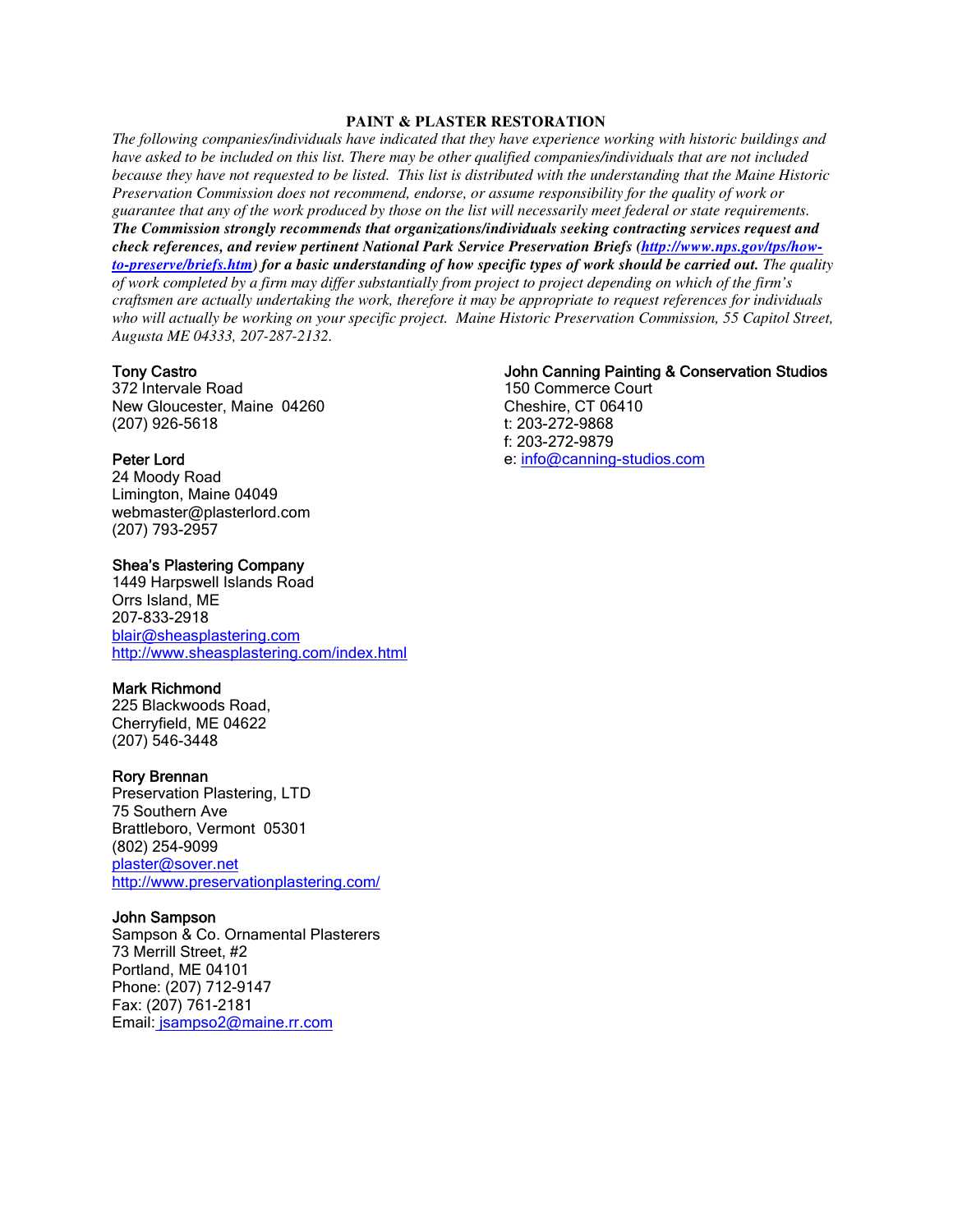## **SLATE ROOF CONTRACTORS & CONSULTANTS**

*The following companies/individuals have indicated that they have experience working with historic buildings and have asked to be included on this list. There may be other qualified companies/individuals that are not included because they have not requested to be listed. This list is distributed with the understanding that the Maine Historic Preservation Commission does not recommend, endorse, or assume responsibility for the quality of work or guarantee that any of the work produced by those on the list will necessarily meet the Secretary of the Interior's Standards. The Commission strongly recommends that organizations/individuals seeking contracting services request and check references, and review pertinent National Park Service Preservation Briefs (http://www.nps.gov/tps/how-to-preserve/briefs.htm) for a basic understanding of how specific types of work should be carried out. Maine Historic Preservation Commission, 55 Capitol Street, Augusta ME 04333, 207-287- 2132.*

## **CONTRACTORS**

THE HERITAGE CO. Victor Wright P.O. Box 71 E. Waterboro, ME 04030 207-247-5372 http://www.heritagecompanyllc.com/HeritageC o\_home.html

RUSSELL WRIGHT HCR 70 Box 467 Machiasport, ME 04655

207-255-0704

TECTA AMERICA NEW ENGLAND, LLC 1093 Riverside Street Portland, ME 04103 Phone: 207-878-1732 http://www.tectaamerica.com/

G&E ROOFING 669 Riverside Dr. Augusta, ME 04330 207.622.9503

STONE\*HENGE RESTORATION South Portland, Maine 04106 Phone: 207-831-1835

#### CONSULTANTS

BUILDING ENVELOPE CONSULTANTS 191 Stanford Street South Portland, ME 04106 207-400-0086 Buildingenvelopeconsultants@gmail.com

## FULMER ASSOCIATES

Fulmer Associates LLC 184 Vista View Drive P.O. Box 434 North Conway, NH 03860 603-828-2458 http://www.fulmerconsultants.com/contact/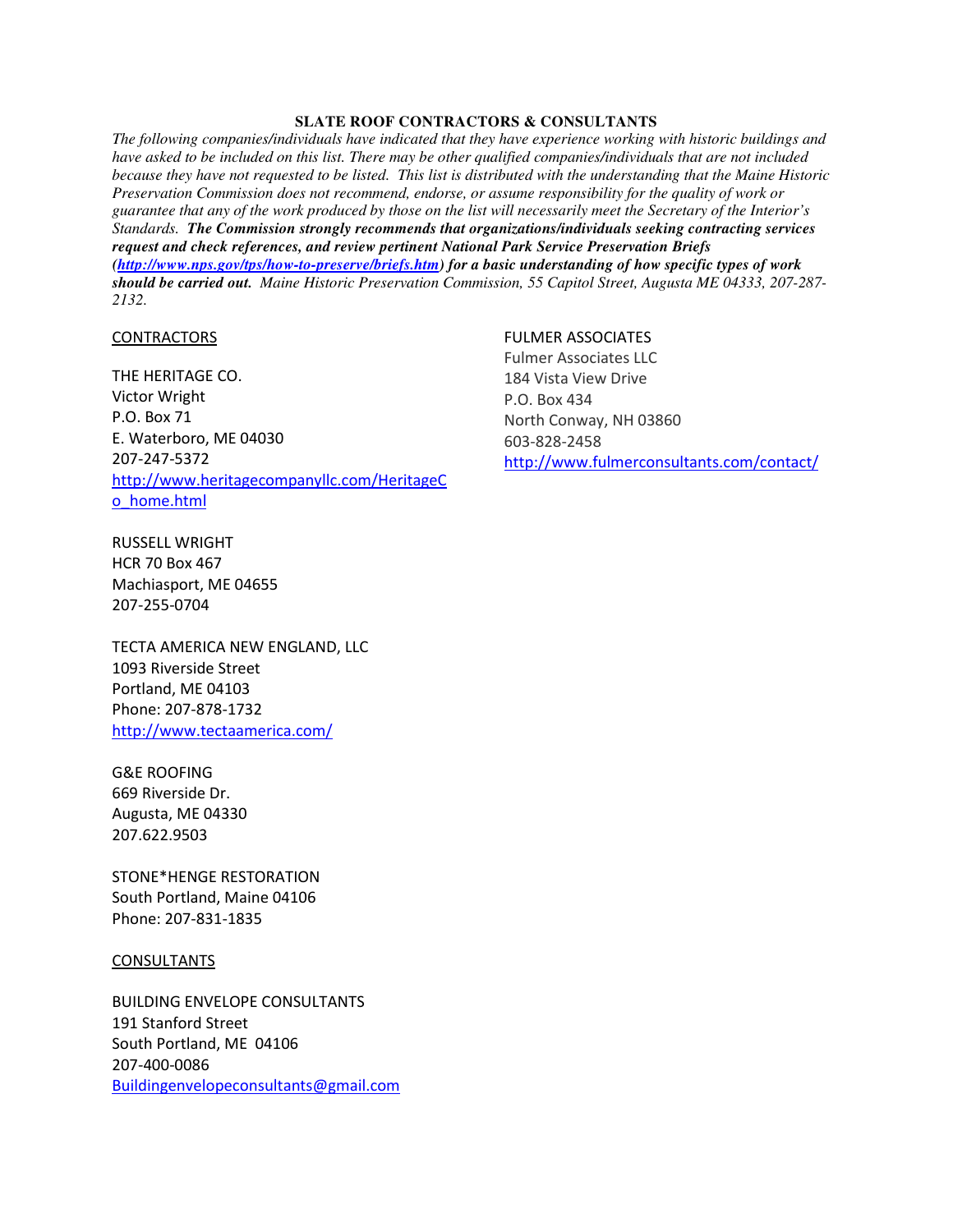## **TIMBER FRAMERS AND STEEPLEJACKS**

*The following companies/individuals have indicated that they have experience working with historic buildings and have asked to be included on this list. There may be other qualified companies/individuals that are not included because they have not requested to be listed. This list is distributed with the understanding that the Maine Historic Preservation Commission does not recommend, endorse, or assume responsibility for the quality of work or guarantee that any of the work produced by those on the list will necessarily meet the Secretary of the Interior's Standards. The Commission strongly recommends that organizations/individuals seeking contracting services request and check references, and review pertinent National Park Service Preservation Briefs (http://www.nps.gov/tps/how-to-preserve/briefs.htm) for a basic understanding of how specific types of work should be carried out. The quality of work completed by a firm may differ substantially from project to project depending on which of the firm's craftsmen are actually undertaking the work; therefore it may be appropriate to request references for individuals who will be working on your specific project. Maine Historic Preservation Commission, 55 Capitol Street, Augusta ME 04333, 207-287-2132.*

Barns and Bridges of New England Tim Andrews Gilford, NH 03246 603-293-0402

Chesterfield Associates Davies Allen P.O. Box 1229 West Hampton Beach, NY 516-288-5100

Colonial Barn Restoration 267 Old Bay Road. Bolton, MA 01740 978-779-9865 Fax same

First Period Colonial P.O. Box 31 Kingston, NH 03848 603-642-8613 Fax 642-6727

Graton & Associates Bayberry Farm Hawkins Pond Road Ashland, NH 03217 603-968-3959 or 3611

Shawn Hickey 619 S. Clary Rd Jefferson, Maine 04348 (207) 380-9041

Houses and Barns by John Libby P.O. Box 258 Freeport, ME 04032 207-865-4169

Jan Lewandoski 92 Old Pasture Road RD #1 Greensboro Bend, VT 05842 802-533-2581

Preservation Timber Framing Inc. Aaron J. Sturgis P.O. Box 28 Berwick, Maine 03901 207-698-1695 c. 603-781-5725 ptfajs@aol.com

David C. Webb Architectural Preservation 109 Hay Street Newbury MA 01951 978-462-9312

Steven Weston Welch's Point Road Winthrop, ME 04364 207-395-4166

Commerical Construction CO. Bill Dauphinee RFD 1, Box 380 Gorham ME 04038 207-839-4949

Limerick Steeplejacks RR 2, Box 50 Limerick ME 04048 207-793-2529

Burgess Steeplejacks George Burgess P.O. Box 217 Rockport, ME 04856 PH: (207) 236-2572 CELL: 217-7011 george@burgesssteeplejacks.com

Southgate Steeplejacks 279 Websterville Road Barre, VT 05641 (802) 839-6099 www.southgatesteeplejacks.com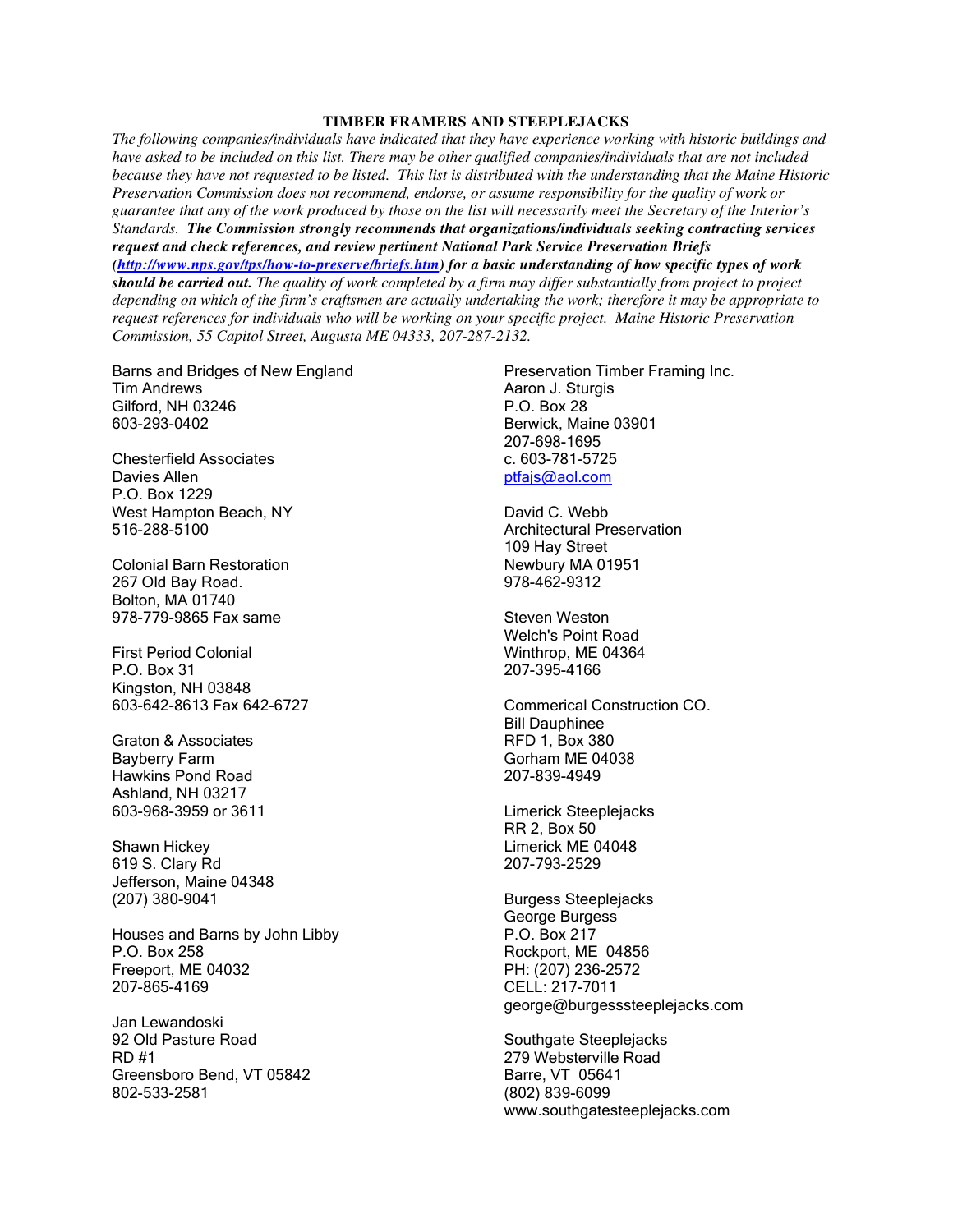## **WOOD SHINGLE ROOF CONTRACTORS**

*The following companies/individuals have indicated that they have experience working with historic buildings and have asked to be included on this list. There may be other qualified companies/individuals that are not included because they have not requested to be listed. This list is distributed with the understanding that the Maine Historic Preservation Commission does not recommend, endorse, or assume responsibility for the quality of work or guarantee that any of the work produced by those on the list will necessarily meet the Secretary of the Interior's Standards. The Commission strongly recommends that organizations/individuals seeking contracting services request and check references, and review pertinent National Park Service Preservation Briefs (http://www.nps.gov/tps/how-to-preserve/briefs.htm) for a basic understanding of how specific types of work should be carried out. The quality of work completed by a firm may differ substantially from project to project depending on which of the firm's craftsmen are actually undertaking the work; therefore it may be appropriate to request references for individuals who will be working on your specific project. Maine Historic Preservation Commission, 55 Capitol Street, Augusta ME 04333, 207-287-2132.*

RESTORATION RESOURCES Les Fossel 167 Dock Road Alna, ME 04535 207-586-5680

PRESERVATION TIMBER FRAMING INC. Aaron J. Sturgis P.O. Box 28 Berwick, Maine 03901 207-698-1695 c. 603-781-5725 ptfajs@aol.com

STANLEY & SON ROOFING 550 Eastside Road Hancock, Me 04640 207-271-7386 https://stanley-and-son-roofing.business.site/

ED SOMERS PO Box 192 North Bridgton, ME 04057 207-647-3396 edsomerswoodworking@gmail.com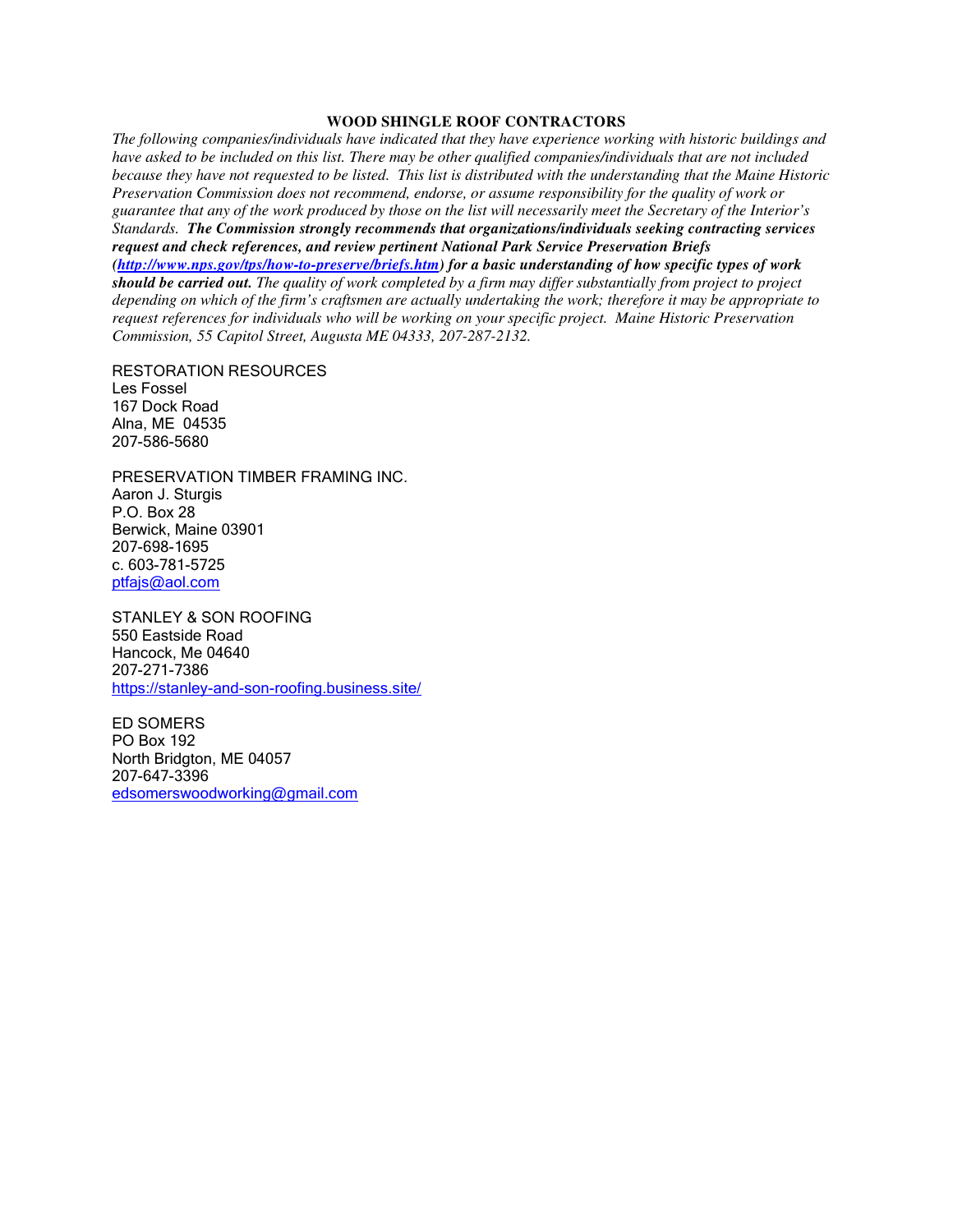## **WOOD WINDOW RESTORATION CONTRACTORS**

*The following companies/individuals have indicated that they have experience working with historic buildings and have asked to be included on this list. There may be other qualified companies/individuals that are not included because they have not requested to be listed. This list is distributed with the understanding that the Maine Historic Preservation Commission does not recommend, endorse, or assume responsibility for the quality of work or guarantee that any of the work produced by those on the list will necessarily meet the Secretary of the Interior's Standards. The Commission strongly recommends that organizations/individuals seeking contracting services request and check references, and review pertinent National Park Service Preservation Briefs (http://www.nps.gov/tps/how-to-preserve/briefs.htm) for a basic understanding of how specific types of work should be carried out. The quality of work completed by a firm may differ substantially from project to project depending on which of the firm's craftsmen are actually undertaking the work; therefore it may be appropriate to request references for individuals who will be working on your specific project. Maine Historic Preservation Commission, 55 Capitol Street, Augusta ME 04333, 207-287-2132.*

## MAINE

BAGALA WINDOW WORKS 677 Main Street Westbrook, Maine, 04092 207-887-9231 info@bagalawindowworks.com

STEVEN DIONNE & SON Oak Pond Road Skowhegan ME 04976 207-474-5290

FREEPORT WOODWORKING Peter Taggert P.O. Box 255 Freeport, ME 04032 207-865-2281

CALEB HEMPHILL 3 Dunham Pond Lane Falmouth, ME 04105 207-878-9351

HIGHLAND WINDOW WORKS 371 Camden Road Hope, ME 04847 207-691-2912

HOUSE REVIVERS Bob Kelly 73 Pine Street Bangor, ME 04401 207-947-3863

JUNG RESTORATION Nate Jung 18 Riverview Road Bath, ME 04530 207-442-0584

MILLWORK SPECIALTIES, INC. HRC 72, Box 2260 East Waterboro ME 04030 207-247-4830 fax 247-3131

PETER B. RICE & CO. 94 Webster Road Freeport, ME 04032 207-865-4061 fax 865-0161

RESTORATION RESOURCES Les Fossel 167 Dock Road Alna, ME 04535 207-586-5680

WOODEN WINDOW RESTORATION Todd Devenish P.O. Box 483 Stonington, ME 04681 207-367-5599

WOODS-EDGE WOODWORKING 449-464 South Street Rockport ME 04856 207-236-0848 fax 236-6830

MORIN'S FINE FURNITURE AND **REFINISHING** 25 Beech Street Lewiston, ME 04240 207-782-7511 http://morinsfinefurniture.com/

JACOBS GLASS 5 Cushman Road Winslow, ME 04901 1-800-439-8776 Bob.Jacobs@jacobsglass.net http://www.jacobsglass.net/